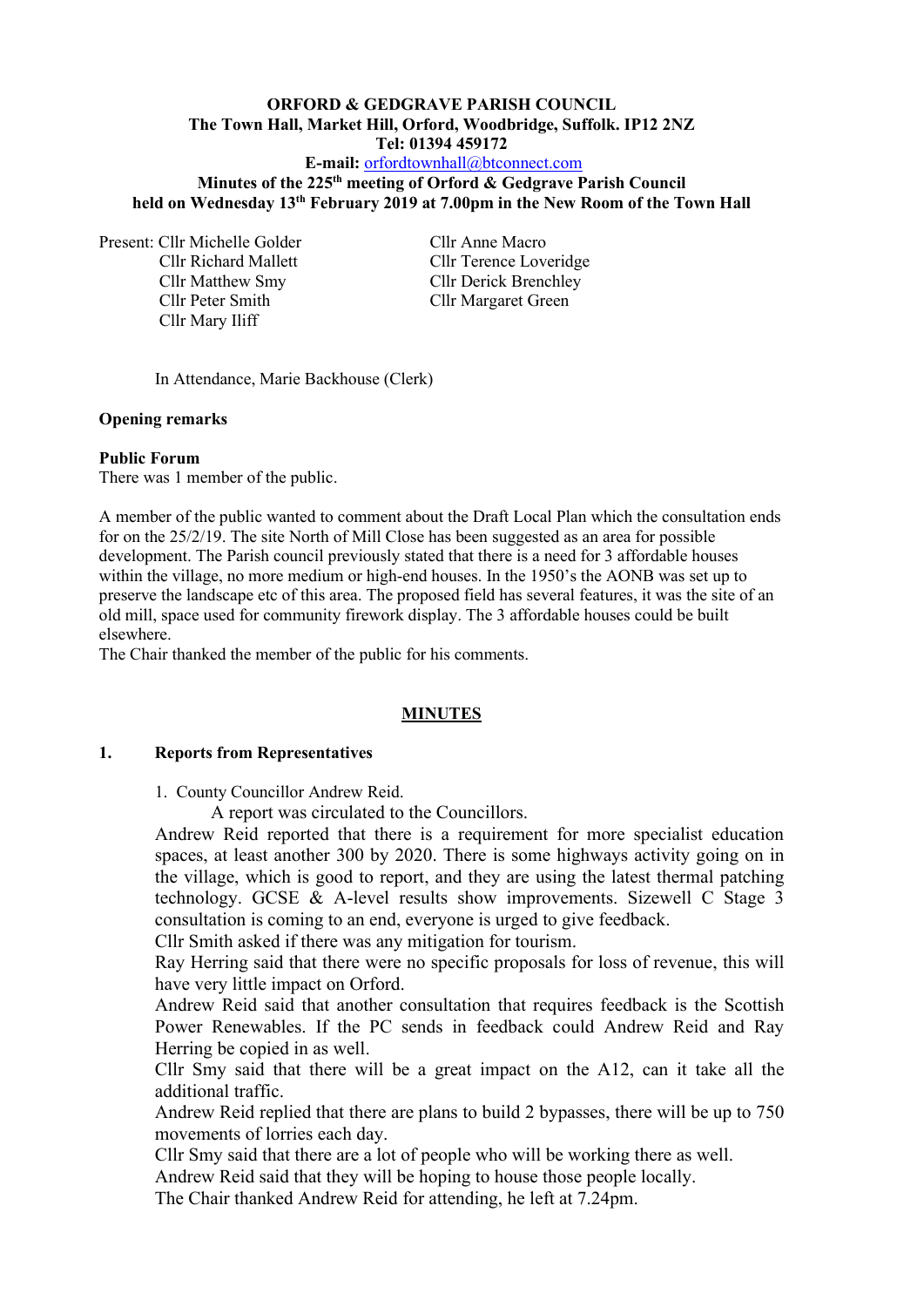## 2. District Councillor Ray Herring

Ray Herring commented that Sizewell and Scottish Power Renewable had been covered already. The road infrastructure is not able to cope, the A12 and A14 will be quite difficult to manoeuvre. There is to be a 2.5% increase in Council Tax. The Enabling Budget is still available to support Parish Councils with projects. Help has been offered to the CAB. SCDC are holding a celebration event on the 15<sup>th</sup> March which the Chair and Clerk will be invited to. Some of the wards will change, Ray Herring will loose Butley and Eyke, but gain Rendlesham. The Community Enabling Grant has given £500 towards the recreation ground lights, £1000 was also offered to assist with the initiative for the Garage, this is not required now, so it will be passed over to assist with the recreation ground lights.

The Local Plan helps to protect parishes, the housing allocations mostly affect the towns, some growth in a parish is important. Orford has a range of services which are supported by growth. Many young people wish to buy houses in this area.

Cllr Iliff asked if we could place restrictions on the proposed houses to ensure they do not become second homes.

Ray Herring replied that you can not place restrictions on the free market.

Cllr Iliff asked if restrictions could be placed on the land, this does happen elsewhere.

Ray Herring replied that there is no ability to place restrictions on housing at the moment. If you start to place restrictions the developers will be reluctant to build them.

Cllr Smith commented that for the developers to build in the first place there must be a profit in it.

Ray Herring said that if there was a way of preventing houses being taken as second homes SCDC would have done it.

Cllr Smy asked if there was a loop hole in the business tax which meant they did not have to pay.

Ray Herring said that SCDC prefer second home owners to pay Council Tax. If there is a large planning application that the Parish Council comments on, would it be possible to send a copy to Ray Herring also.

Cllr Smith said that the plan in the village is to have 10 houses by 2027, this has been extended to 2036. There is a possibility of the number of houses being increased to 11 on the Garage site, plus 4 at Mill Broadway, this takes the number to 25 houses. Orford does not have the infrastructure for all of this.

Ray Herring said that SCC are under pressure to improve the roads; any developer would need to deal with the sewage problem as well. Ray Herring suggested that we place the points of the lack of infrastructure in our response to the Local Plan. It is important for some growth in villages to support the school, shop, pubs etc.

The Chairman thanked Ray Herring and he left at 8.02pm.

# **2. Apologies for absence:**

Cllr I Thornton, Cllr J Robinson and Cllr J Howard.

- **3. Declarations of interest:** None
- **4. Applications for dispensation:** None
- 5. It was unanimously agreed that the minutes of the 224<sup>th</sup> Parish Council Meeting held **on Wednesday 9 th January 2019**
- **6. Matters arising from the 224 th Parish Council Meeting held on 9 th January 2019.** None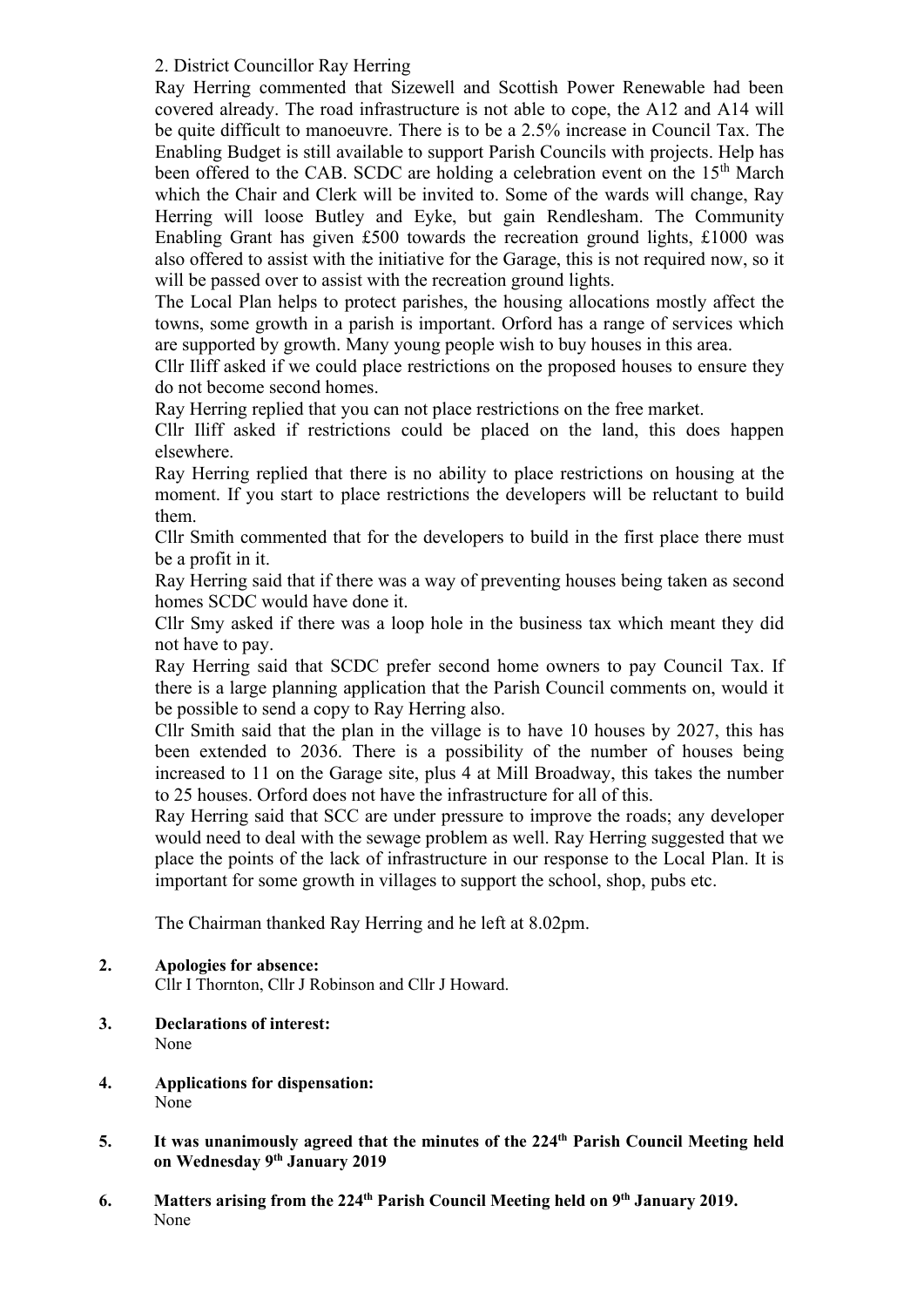### **7. Finance**

7.1 The Council received, noted and approved the cheques and balances from  $1<sup>st</sup>$  January – 31<sup>st</sup> January 2019.

### **8. Planning**

### **DC/19/0031/TCA – Great House, church Street, Orford**

This was a request for T1 Oak – crown lift, removing lowest limb, and reduce back limbs above to reduce shading and to balance tree. T2 Ash – remove lowest bough because of excess shading. T3 Walnut – remove LH and RH lowest limbs, excess shading. T4 Catalpa – remove LH lowest bough over orchard and RH lowest bough over road and remove deadwood.

The Councillors had no objection to this proposal.

### **DC/19/0222/FUL – Quay House, Quay Street, Orford**

This is a request for a proposed pitch roof to the porch. The Councillors had no objections to this proposal.

### **DC/19/0228/FUL – Quay House Cottage, Quay Street, Orford**

This is a request for proposed alterations and increase in size of existing balcony with new glass balustrade.

The Councillors had no objection to this proposal.

**Other notifications:**

None

### **9. Parish Council Business: -**

### **(1) Policies – Village Green Policy, Signs Policy, Gritting Policy.**

Cllr Mallett proposed that the Village Green Policy, Signs Policy and the Gritting Policy are adopted by the Parish Council, this was seconded by Cllr Smith and agreed by all.

### **(2) Suffolk Coastal Local Plan**

Cllr Smith reported that the Parish Council first sent a response in about the Local Plan in 2014, another was sent in 2017; it stated that we required no more upper/high end houses. The Councillors agreed that 10 houses should be built on the field beside Mill Close, and the need for 3-5 affordable houses; this is still the same view of the Parish Council as last time, therefore there is no need to send in another response. Affordable houses could be infill, built on land that we purchase.

It was agreed by all not to send another response regarding the Local Plan.

### **(3) Fuel for the mowers etc**

Cllr Golder commented that now we have no garage we must consider where we are to purchase the fuel from for the lawn mower and strimmer.

It was suggested that the Parish Council ask the NOTT to use their bank card and the Parish Council reimburse the cost. Clerk to ask NOTT.

Cllr Golder said that she would be willing to purchase the fuel and be reimbursed. The Councillors agreed this as a solution.

Cllr Golder asked if we could consider the purchase of a new mower, it was agreed by all that some quotes for a new mower should be considered.

### **(4) Village Greens**

Cllr Golder reported that we had received some information regarding the registering of the Castle Knoll and Track as Village Greens. There is no guarantee that we can swap the area outside Bart's Hall and the Knoll. We need to gather 10 'Statements of Truth' from people stating that the Knoll and the Track have been used for 'Lawful Sports and Pastimes'.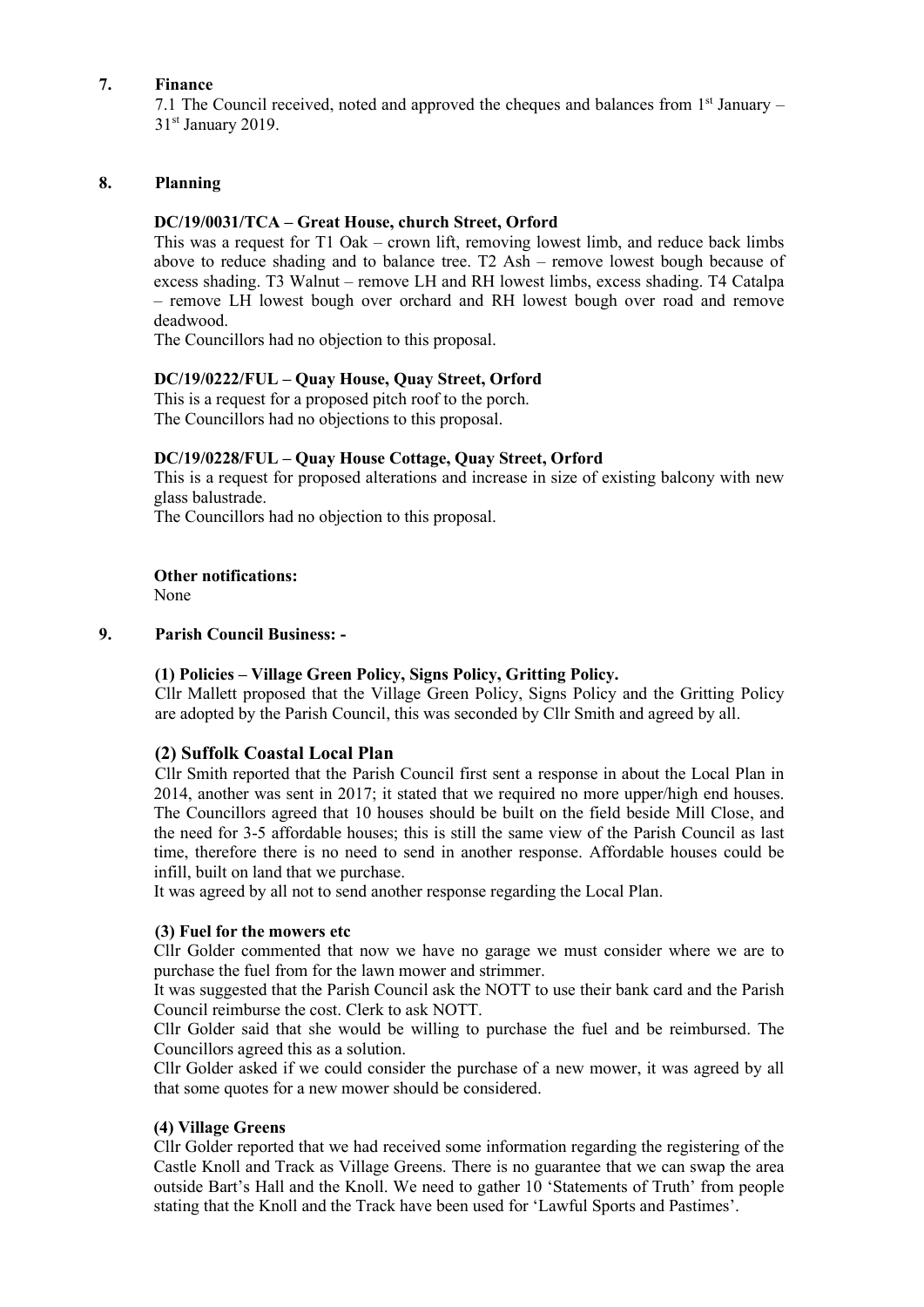Cllr Iliff suggested that we register the two areas separately. Clerk to email 'Statement of Truth' forms to Councillors.

## **(5) AOEP**

Cllr Smith said that the AOEP had held two meetings. The funding for the defences has increased to about £25 million. The government will assist with £10.5 million. The Andren Legacy of £300,000 will be used for the defences in Orford. It has been agreed to continue with some flood prevention and to place the Enabling Development on hold.

### **(6) Community Asset Register**

Cllr Golder commented that the Parish Council had received confirmation that the Garage has been registered as a community asset. Questions had been sent to Rachel Smith asking what this actually means for the village, and we are awaiting a response.

### **(7) East Anglia One/Two Offshore Windfarm**

Cllr Golder reported that we had received a lot of paperwork concerning the two wind farms. Did the Parish Council have any comments to make?

The Councillors main concern was the infrastructure, the A12 and A14 are very congested now, and they will only become worse.

### **(8) Fido bin on Castle Green**

Cllr Golder said that the Fido Bin on the Castle Green is in a state of disrepair. The Clerk asked if this was the responsibility of English Heritage or SCDC and the answer was no, it is the Parish Council that must pay to have it replaced.

All agreed to order a new Fido Bin for the Castle Green.

### **10. Correspondence**

### • **Member of the community**

Cllr Golder reported that a letter had been received regarding the sign on the wall advising drivers that there is no pedestrian footpath. It was asked if the colour could be changed as it was upsetting a resident. SCC Highways had agreed that a signpost could be placed on the side of the road, this would be at a cost of £500-600.

Cllr Smith suggested that we change the colour of the sign, keeping it in the same place and ask the resident to pay as offered in the letter.

Cllr Loveridge said that the sign should be red with a white border, white letters, this would be in keeping with the Highway Code recommendations.

This was agreed by all.

Clerk to write to the two residents stating the decision of the Council.

### • **Orford General Store**

Cllr Golder read out a letter from Orford General Store, which stated that the condition of the Village Green would improve with the better weather and they are in the process of finding better storage area for some of the supplies.

After some discussion it was agreed to reply to the letter, stating that the village green would be re-seeded and fenced off allowing the grass time to grow. It was also suggested that a smaller gazebo could be purchased to allow easier access for the trollies across the hard standing; also, a contribution towards the grass seed.

Clerk to write to Orford General Store.

### • **Corinthians**

Cllr Golder read out a letter received from the new owners of Corinthians. The disruption along Ferry Road will be kept to a minimum, some of the residents will be written to ahead of the building work.

### • **Red Cross**

Cllr Golder read out a letter from the Red Cross asking for assistance with holding buckets to raise money. Unfortunately, all the supermarkets where the events would be taking place are not in this area.